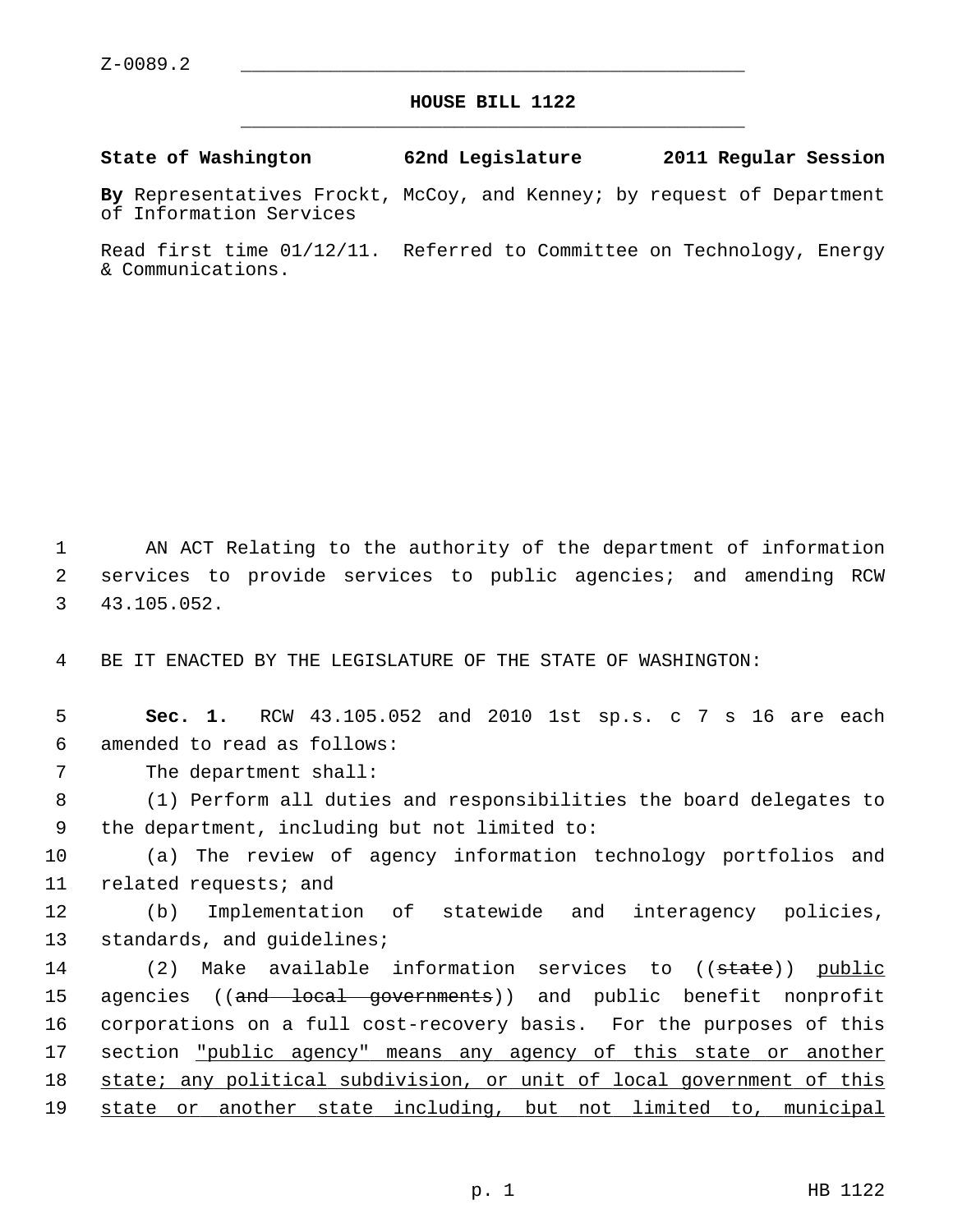1 corporations, quasi-municipal corporations, special purpose districts, 2 and local service districts; any agency of the United States; and any 3 Indian tribe recognized as such by the federal government and "public 4 benefit nonprofit corporation" means a public benefit nonprofit 5 corporation as defined in RCW 24.03.005 that is receiving local, state, 6 or federal funds either directly or through a public agency other than 7 an Indian tribe or political subdivision of another state. These 8 services may include, but are not limited to:

9 (a) Telecommunications services for voice, data, and video;

10 (b) Mainframe computing services;

11 (c) Support for departmental and microcomputer evaluation, 12 installation, and use;

13 (d) Equipment acquisition assistance, including leasing, brokering, 14 and establishing master contracts;

15 (e) Facilities management services for information technology 16 equipment, equipment repair, and maintenance service;

17 (f) Negotiation with local cable companies and local governments to 18 provide for connection to local cable services to allow for access to 19 these public and educational channels in the state;

20 (g) Office automation services;

21 (h) System development services; and

22 (i) Training.

23 These services are for discretionary use by customers and customers 24 may elect other alternatives for service if those alternatives are more 25 cost-effective or provide better service. Agencies may be required to 26 use the backbone network portions of the telecommunications services 27 during an initial start-up period not to exceed three years;

28 (3) Establish rates and fees for services provided by the 29 department to assure that the services component of the department is 30 self-supporting. A billing rate plan shall be developed for a two-year 31 period to coincide with the budgeting process. The rate plan shall be 32 subject to review at least annually by the office of financial 33 management. The rate plan shall show the proposed rates by each cost 34 center and will show the components of the rate structure as mutually 35 determined by the department and the office of financial management. 36 The same rate structure will apply to all user agencies of each cost 37 center. The rate plan and any adjustments to rates shall be approved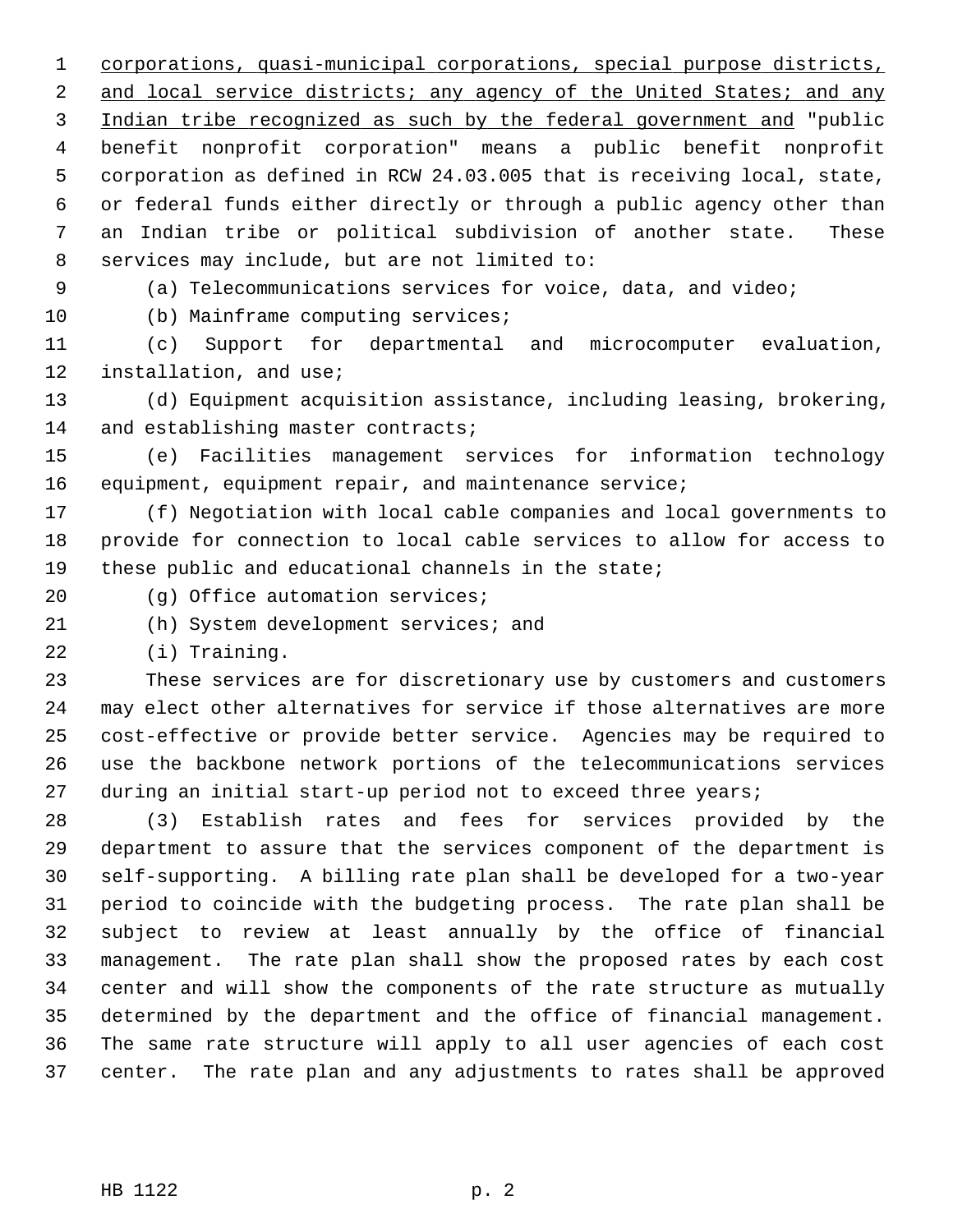1 by the office of financial management. The services component shall 2 not subsidize the operations of the strategic planning and policy 3 component;

 4 (4) With the advice of the information services board and agencies, 5 develop a state strategic information technology plan and performance 6 reports as required under RCW 43.105.160;

 7 (5) Develop plans for the department's achievement of statewide 8 goals and objectives set forth in the state strategic information 9 technology plan required under RCW 43.105.160. These plans shall 10 address such services as telecommunications, central and distributed 11 computing, local area networks, office automation, and end user 12 computing. The department shall seek the advice of the board in the 13 development of these plans;

14 (6) Under direction of the information services board and in 15 collaboration with the department of personnel, and other agencies as 16 may be appropriate, develop training plans and coordinate training 17 programs that are responsive to the needs of agencies;

18 (7) Identify opportunities for the effective use of information 19 services and coordinate appropriate responses to those opportunities;

20 (8) Assess agencies' projects, acquisitions, plans, information 21 technology portfolios, or overall information processing performance as 22 requested by the board, agencies, the director of financial management, 23 or the legislature. Agencies may be required to reimburse the 24 department for agency-requested reviews;

25 (9) Develop planning, budgeting, and expenditure reporting 26 requirements, in conjunction with the office of financial management, 27 for agencies to follow;

28 (10) Assist the office of financial management with budgetary and 29 policy review of agency plans for information services;

30 (11) Provide staff support from the strategic planning and policy 31 component to the board for:

32 (a) Meeting preparation, notices, and minutes;

33 (b) Promulgation of policies, standards, and guidelines adopted by 34 the board;

35 (c) Supervision of studies and reports requested by the board;

36 (d) Conducting reviews and assessments as directed by the board;

37 (12) Be the lead agency in coordinating video telecommunications 38 services for all state agencies and develop, pursuant to board